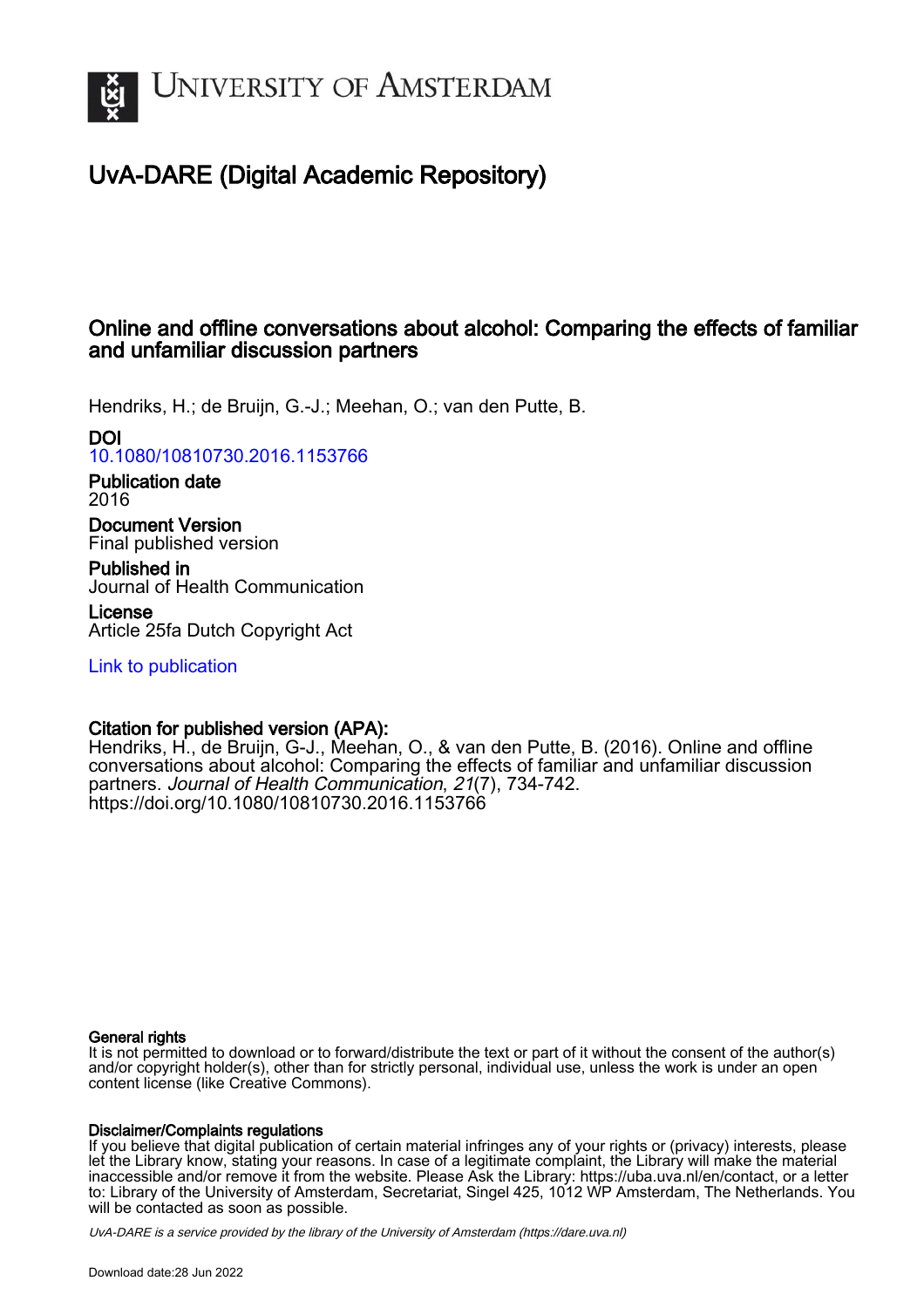# Online and Offline Conversations About Alcohol: Comparing the Effects of Familiar and Unfamiliar Discussion Partners

HANNEKE HENDRIKS<sup>1</sup>, GERT-JAN DE BRUIJN<sup>2</sup>, ORLA MEEHAN<sup>1</sup>, and BAS van den PUTTE<sup>2,3</sup>

<sup>1</sup>Department of Social and Organisational Psychology, Leiden University, Leiden, The Netherlands <sup>2</sup> Amsterdam School of Communication Research, University of Amsterdam, Amsterdam, The Netherlands  $3$ Trimbos Institute, Netherlands Institute for Mental Health and Addiction, Utrecht, The Netherlands

Although research has demonstrated that interpersonal communication about alcohol influences drinking behaviors, this notion has mainly been examined in offline contexts with familiar conversation partners. The present study investigated how communication mode and familiarity influence conversational valence (i.e., how negatively or positively people talk) and binge drinking norms. During a 2 (offline vs. online communication)  $\times$  2 (unfamiliar vs. familiar conversation partner) lab experiment, participants ( $N = 76$ ) were exposed to an anti-binge drinking campaign, after which they discussed binge drinking and the campaign. Binge drinking norms were measured 1 week before and directly after the discussion. Results revealed that conversations between unfamiliar conversation partners were positive about the campaign, especially in offline settings, subsequently leading to healthier binge drinking norms. We recommend that researchers further investigate the influence of communication mode and familiarity on discussion effects, and we suggest that health promotion attempts might benefit from eliciting conversations about anti–binge drinking campaigns between unfamiliar persons.

Although binge drinking causes accidents, aggression, vandalism (Hughes, Anderson, Morleo, & Bellis, [2008;](#page-8-0) Li, Keyl, Smith, & Baker, [1997\)](#page-8-0), sexual abuse (Perkins, [2002\)](#page-8-0), and future alcohol addiction (Grant & Dawson, [1997\)](#page-8-0), college students frequently engage in alcohol abuse (Kypri, Cronin, & Wright, [2005;](#page-8-0) Naimi et al., [2003;](#page-8-0) O'Malley & Johnston, [2002](#page-8-0); Wechsler, Davenport, Dowdall, Moeykens, & Castillo, [1994;](#page-9-0) Wechsler et al., [2002](#page-9-0)). Considering the prevalence and negative consequences of binge drinking, it is paramount to reduce this unhealthy behavior.

An important factor that influences alcohol consumption and binge drinking is interpersonal communication. That is, talking about health behaviors and health campaigns has been shown to influence determinants of health behaviors (Hafstad & Aarø, 1997; Van den Putte, Yzer, Southwell, De Bruijn, & Willemsen, [2011](#page-8-0)). Several recent studies have shown that how negatively or positively people talk (i.e., conversational valence) about binge drinking and anti–binge drinking campaigns influences drinking behaviors (e.g., Hendriks, De Bruijn, & Van den Putte, [2012](#page-8-0); Hendriks, Van den Putte, & De Bruijn, [2014](#page-8-0); Real & Rimal, [2007\)](#page-8-0). For example, Hendriks and colleagues [\(2014\)](#page-8-0) showed that when people talk positively about alcohol consumption and binge drinking, this results in more unhealthy binge drinking attitudes, norms, intentions, and behaviors (see also Dunlop, Kashima, & Wakefield, [2010](#page-8-0); Frank et al., [2012](#page-8-0); Jeong, Tan, Brennan, Gibson, & Hornik, [2015\)](#page-8-0).

Some studies have tried to explain the process through which interpersonal communication influences health behaviors (e.g., Kincaid, [2004](#page-8-0); Lapinski & Rimal, [2005;](#page-8-0) Real & Rimal, [2007](#page-8-0)). Lapinski and Rimal ([2005\)](#page-8-0) argued that interpersonal health communication plays a central role in providing and distributing normative information, especially regarding the perceived prevalence of the health-related behavior. Indeed, studies have shown that people can communicate norms about health behaviors through conversations, such as whether the behavior is approved of by others (i.e., what ought to be done; injunctive norms) and the degree to which others engage in the behavior (i.e., what is actually done; descriptive norms; Borsari & Carey, [2003;](#page-7-0) Cialdini, Reno, & Kallgren, [1990](#page-7-0)). Communicated norms can originate from multiple sources, such as from peers (e.g., others' personal experiences with alcohol) or from media messages (e.g., anti–binge drinking campaigns). Put differently, interpersonal communication can focus on the topic itself (e.g., alcohol consumption) or related media messages (e.g., anti– binge drinking campaigns; Van den Putte et al., 2011). Hendriks and De Bruijn ([2015\)](#page-8-0) showed that young people indeed talk about experiences with alcohol as well as alcoholrelated media messages. Moreover, they revealed that young people often discuss personal experiences with alcohol in an approving manner but talk more disapprovingly about media messages such as anti–binge drinking campaigns (see also Dorsey, Scherer, & Real, [1999;](#page-7-0) Hendriks et al., [2012](#page-8-0), [2014](#page-8-0); Hendriks & De Bruijn, [2015](#page-8-0)).

Anti–binge drinking campaigns can thus induce conversations about the campaign itself and about the topic of alcohol consumption. During both conversations, discussants can communicate norms regarding alcohol consumption. Communicated norms in conversations can subsequently influence norms perceptions, potentially leading conversation partners to conform to the

Address correspondence to Hanneke Hendriks, Department of Social and Organisational Psychology, Leiden University, Pieter de la Court Building, Wassenaarseweg 52, 2333 AK Leiden, The Netherlands. E-mail: H.Hendriks@fsw.leidenuniv.nl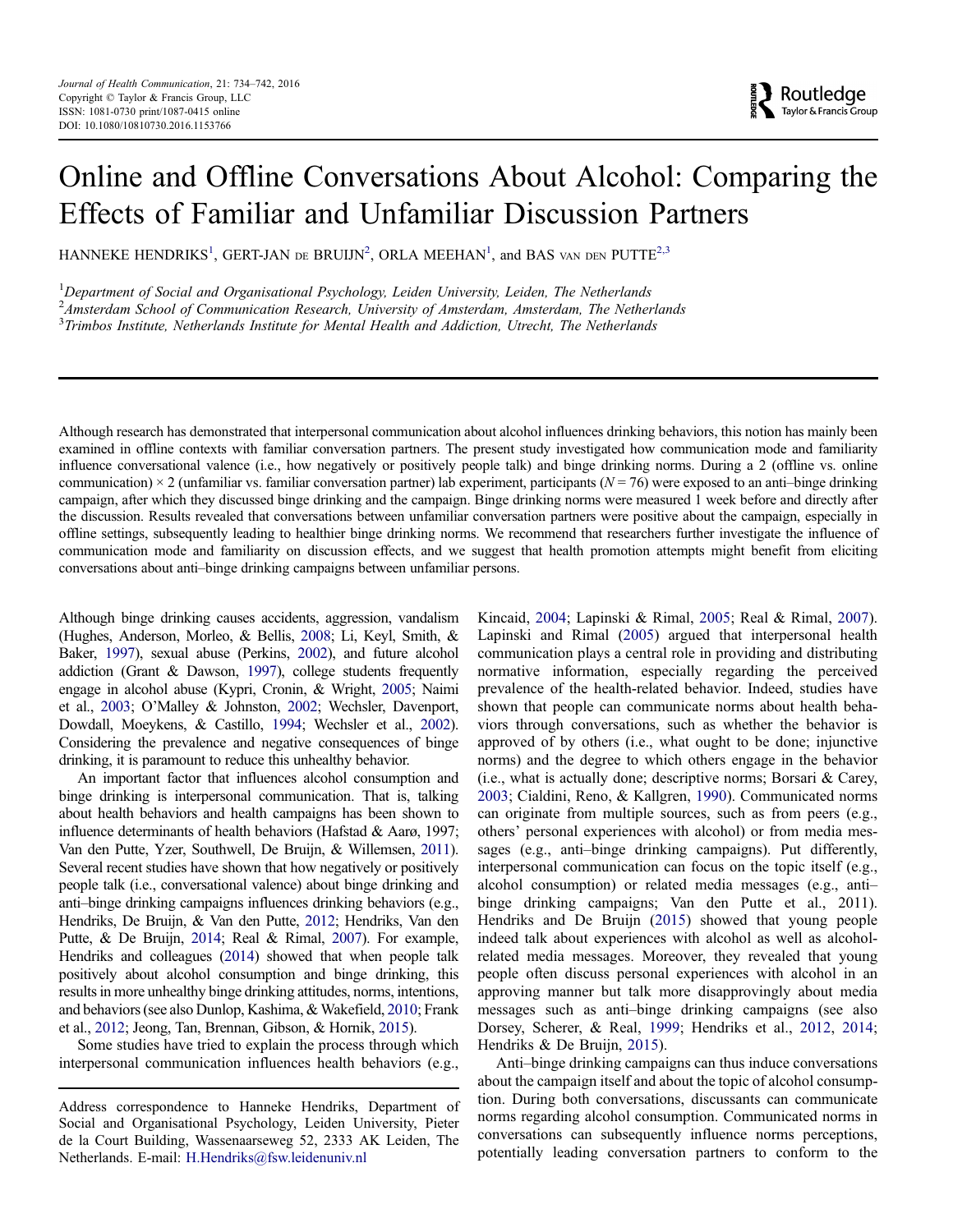communicated norm. For instance, when someone talks positively about his or her personal alcohol-related experiences with a conversation partner, this could lead the conversation partner to believe that alcohol-related experiences are positive, prevalent, and generally well accepted. Similarly, when someone talks negatively about an anti–binge drinking campaign, this implies that efforts to reduce alcohol abuse are not worthwhile and therefore can communicate the norm that alcohol consumption is positive, prevalent, and generally well accepted.

Thus, conversations can influence norms perceptions regarding health behaviors. So far, this notion has predominantly been examined in conversational contexts focusing on offline (i.e., face-to-face) communication between familiar people (i.e., people who are already acquainted; Dunlop et al., [2010](#page-8-0); Hendriks et al., [2012,](#page-8-0) [2014;](#page-8-0) Real & Rimal, [2007](#page-8-0); Van den Putte, Monshouwer, De Bruijn, & Swart, [2010\)](#page-8-0). However, the literature on interpersonal communication suggests that the influence of conversations may depend on two important conversational aspects: communication mode and communication partner familiarity. The present study therefore has two aims: (a) to distinguish between the effects of online versus offline conversations and (b) to distinguish between the effects of conversations between familiar versus unfamiliar persons.

## Offline Versus Online Communication

The focus of interpersonal health communication research on faceto-face interactions stands in contrast to today's media and interpersonal communication landscape that is changing rapidly with an increasing number of interpersonal interactions taking place online (e.g., Lenhart, [2015](#page-8-0); Thayer & Ray, [2006](#page-8-0)). Nowadays, young people spend a large amount of time online socializing with others using chat programs and social networking sites (Lenhart, [2015\)](#page-8-0). It is alarming that this online activity seems particularly pronounced for the topic of alcohol consumption, with recent studies showing that alcohol-related online communication is extremely prevalent and positive about alcohol consumption (e.g., positive alcohol-related messages on Facebook; Moreno et al., [2010](#page-8-0)). For example, Zonfrillo and Osterhoudt ([2014](#page-9-0)) have demonstrated the dangers of the NekNomination dare, an online trend in which young people share binge drinking videos on Facebook and stimulate others to also engage in this behavior.

Unfortunately, in contrast to offline communication effects, knowledge is scarce on whether and how online interpersonal health communication influences predictors of health behaviors. There is reason to believe, however, that online and offline communication effects differ, given several differences between these modes of communication. For instance, studies have shown that people feel more anonymous in online discussions (Valkenburg & Peter, [2011](#page-8-0)). Furthermore, McKenna ([2007\)](#page-8-0) and Suler [\(2004](#page-8-0)) revealed that due to greater feelings of anonymity people are less focused on the other and more focused on themselves in online discussions. This lower other-focus can subsequently lead to a reduced impact of that other. Moreover, online communication has been shown to result in less attention to social cues, potentially because these cues are not easily visible in online contexts (Dubrovsky, Kiesler, & Sethna, [1991](#page-8-0)).

These important social differences (i.e., greater anonymity, lower other-focus, and less attention to social cues in online settings) would suggest less normative influence and consequently less normative change in online communication. That is, research (Kiesler, Siegel, & McGuire, [1984;](#page-8-0) Sassenberg & Boos, [2003](#page-8-0)) has suggested that when people feel more anonymous, they are less susceptible to normative information (as provided by conversations; Real & Rimal, [2007](#page-8-0)). This is indeed what was found in an early study on computer-mediated communication by Adrianson and Hjelmquist [\(1991](#page-7-0)), who showed that online communication about problems resulted in less group agreement about the proper solution, less opinion change, and less conformity to the majority. Similarly, a study by Smilowitz, Compton, and Flint [\(1988](#page-8-0)) showed that the conformity usually observed in response to Asch's [\(1955](#page-7-0)) conformity task is less pronounced in computer-mediated settings (see also McGuire, Kiesler, & Siegel, [1987;](#page-8-0) Okdie, Guadagno, Bernieri, Geers, & Mclarney-Vesotski, [2011](#page-8-0)). More recently, Lipinski-Harten and Tafarodi ([2012\)](#page-8-0) revealed similar findings by demonstrating that online conversations with conversation partners advocating opposing attitudes induced less attitudinal change than offline conversations. Similarly, Baek, Wojcieszak, and Carpini ([2012\)](#page-7-0) showed lower agreement and less consensus in online as opposed to offline political discussions.

However, one study has suggested the opposite pattern. That is, Siegel, Dubrovsky, Kiesler, and McGuire [\(1986](#page-8-0)) showed that individuals changed their pre-discussion notions more after online discussions than after offline discussions. Thus, although most evidence points toward stronger offline than online discussion effects, some conflicting evidence urges the need to provide a clearer and more up-to-date picture about the question of whether online versus offline communication leads to more or less normative influence. Moreover, given the fact that there is no knowledge about the different effects of online and offline discussions about health topics in general, and alcohol consumption specifically, it is important to address this knowledge gap. Our study aims to provide more insight into this issue.

As argued, most evidence suggests that communicating online leads to less conforming to communicated norms between communicators than communicating offline. When focusing on conversations about alcohol and binge drinking, research has shown that the talking norm is often quite positive. For example, Dorsey and colleagues ([1999\)](#page-7-0) showed that students frequently talk positively about alcohol. This was also confirmed by several studies on binge drinking by Hendriks and colleagues ([2012,](#page-8-0) [2014\)](#page-8-0). That is, they showed that young people talk positively about alcohol and also revealed that young people speak negatively about anti–binge drinking campaigns (Hendriks & De Bruijn,[2015\)](#page-8-0). As argued, research has shown that online settings result in greater feelings of anonymity, lower other-focus, less attention to social cues, and less normative pressure (e.g., McKenna, [2007](#page-8-0); Suler, [2004;](#page-8-0) Valkenburg & Peter, [2011](#page-8-0)). Taken together, this would lead to the expectation that the norm of talking positively about alcohol and negatively about anti–binge drinking campaigns would be more influential in offline settings than in online settings, thereby leading to more unhealthy offline conversations compared to online conversations. Subsequently, these unhealthy offline conversations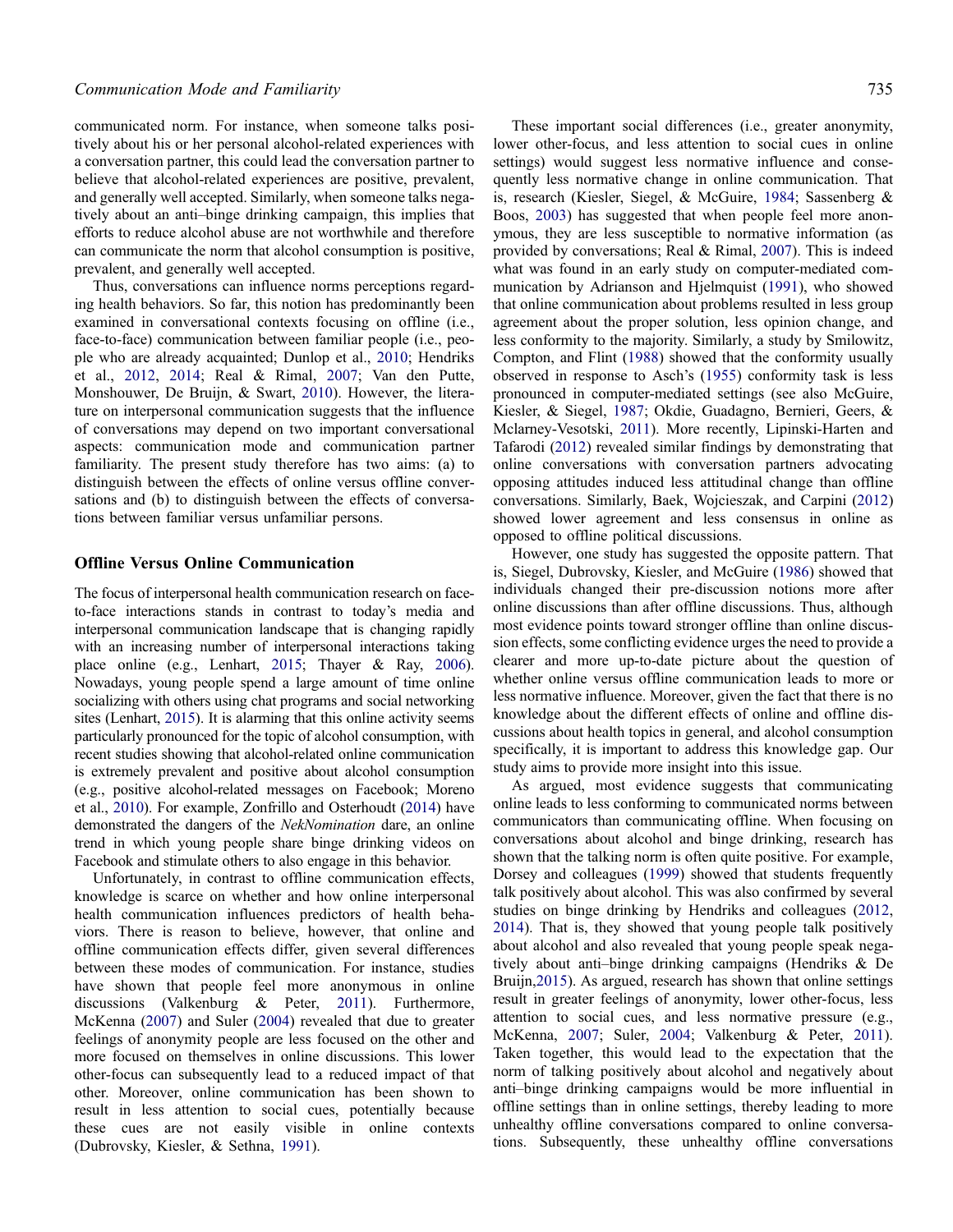should more strongly lead to unhealthy (i.e., positive) norms about alcohol compared to online communication. Based on the aforementioned, we pose the following hypotheses:

- Hypothesis 1: Communication mode influences conversation effects.
- Hypothesis 1a: Talking offline leads to a more unhealthy conversational valence (i.e., more positive about alcohol and more negative about anti–binge drinking campaigns) than talking online.
- Hypothesis 1b: Talking offline leads to stronger effects on binge drinking norms, as indicated by stronger relations between conversational valence and norms, than talking online.

## Familiarity

Research has shown that online and offline conversations are different in several respects, such as in terms of feelings of anonymity. Another communication factor that also influences feelings of anonymity is the familiarity of the conversation partner. However, existing research on interpersonal health communication has predominantly focused on offline conversations that occur between individuals who are familiar with each other (e.g., Dunlop et al., [2010;](#page-8-0) Hendriks et al., [2012](#page-8-0), [2014](#page-8-0); Van den Putte et al., [2010\)](#page-8-0); therefore, knowledge is lacking about the effects of online and offline conversations that take place between people who are not familiar with each other. This is unfortunate because many health-related conversations take place between people who are strangers both in offline (e.g., by talking with unfamiliar others at a friend's party) and online (e.g., by discussing topics on online fora) settings.

Although research on the influence of familiarity on interpersonal health communication effects is lacking, research in other contexts has shown that talking with unfamiliar partners is related to heightened feelings of anonymity (e.g., Kiesler et al., [1984](#page-8-0)). This heightened feeling of anonymity can consequently lead to less conformity to communicated norms. This was also suggested by Van den Putte and colleagues ([2010](#page-8-0)), who showed that conversations with proximate peers have a stronger normative influence than discussions with more distant peers. Similarly, Boer and Westhoff [\(2006\)](#page-7-0) showed that discussions between persons with strong ties (e.g., friends) led these discussion partners to strongly conform to the communicated norms, whereas conversations between individuals with weak ties (e.g., strangers) did not lead the discussion partners to conform to the communicated norms.

Research thus suggests that discussions with familiar conversation partners about alcohol and anti–binge drinking campaigns have a greater normative influence than conversations with unfamiliar partners. Given the fact that the talking norm is usually quite positive about alcohol and quite negative about anti–binge drinking campaigns (Dorsey et al., 1999; Hendriks et al., [2012,](#page-8-0) [2014](#page-8-0); Hendriks & De Bruijn, [2015](#page-8-0)), this can therefore result in more unhealthy conversations about alcohol when one is talking with a familiar person as opposed to a less familiar person. Furthermore, this unhealthy valence can more strongly lead to more unhealthy (i.e., positive) norms about alcohol.

Based on the aforementioned, we pose the following hypotheses:

- Hypothesis 2: Communication partner familiarity influences conversation effects.
- Hypothesis 2a: Talking with familiar persons leads to a more unhealthy conversational valence (i.e., more positive about alcohol and more negative about anti–binge drinking campaigns) than talking with unfamiliar persons.
- Hypothesis 2b: Talking with familiar persons leads to stronger effects on binge drinking norms, as indicated by stronger relations between conversational valence and norms, than talking with unfamiliar persons.

## Interaction Between Communication Mode and Familiarity

Both communication mode and communication partner familiarity thus seem to be important factors that can independently influence communication effects. However, the effects of both factors can be interdependent as well. That is, online communication has been found to be related to less attention to and weaker effects of social cues. For instance, Dubrovsky and colleagues [\(1991](#page-8-0)) showed that social factors, such as social status, influence the effects of offline communication but do not influence the effects of online communication (see also McGuire et al., [1987](#page-8-0); Siegel et al., [1986](#page-8-0); Suler, 2014). Given the fact that familiarity can also be deemed a social factor that influences discussion effects, it is possible that the influence of familiarity on conversation effects is more pronounced in offline settings than in online settings. This possible interaction is also addressed in the current study. We pose the following hypotheses:

- Hypothesis 3: The interaction between communication mode and familiarity influences conversation effects.
- Hypothesis 3a: The effect of familiarity on conversational valence is more pronounced in offline than online conversations. That is, talking offline with familiar partners leads to the most unhealthy conversational valence (i.e., most positive about alcohol and most negative about the campaign).
- Hypothesis 3b: The effect of familiarity on norms is more pronounced in offline than online conversations. That is, talking offline with familiar partners leads to the strongest effects on binge drinking norms, as indicated by the strongest relations between conversational valence and norms.

## Method

#### Participants and Design

A total of 91 students recruited at Leiden University in The Netherlands took part in a two-wave study. Fifteen participants dropped out because they or their conversation partner did not show up at the second wave, consequently resulting in 76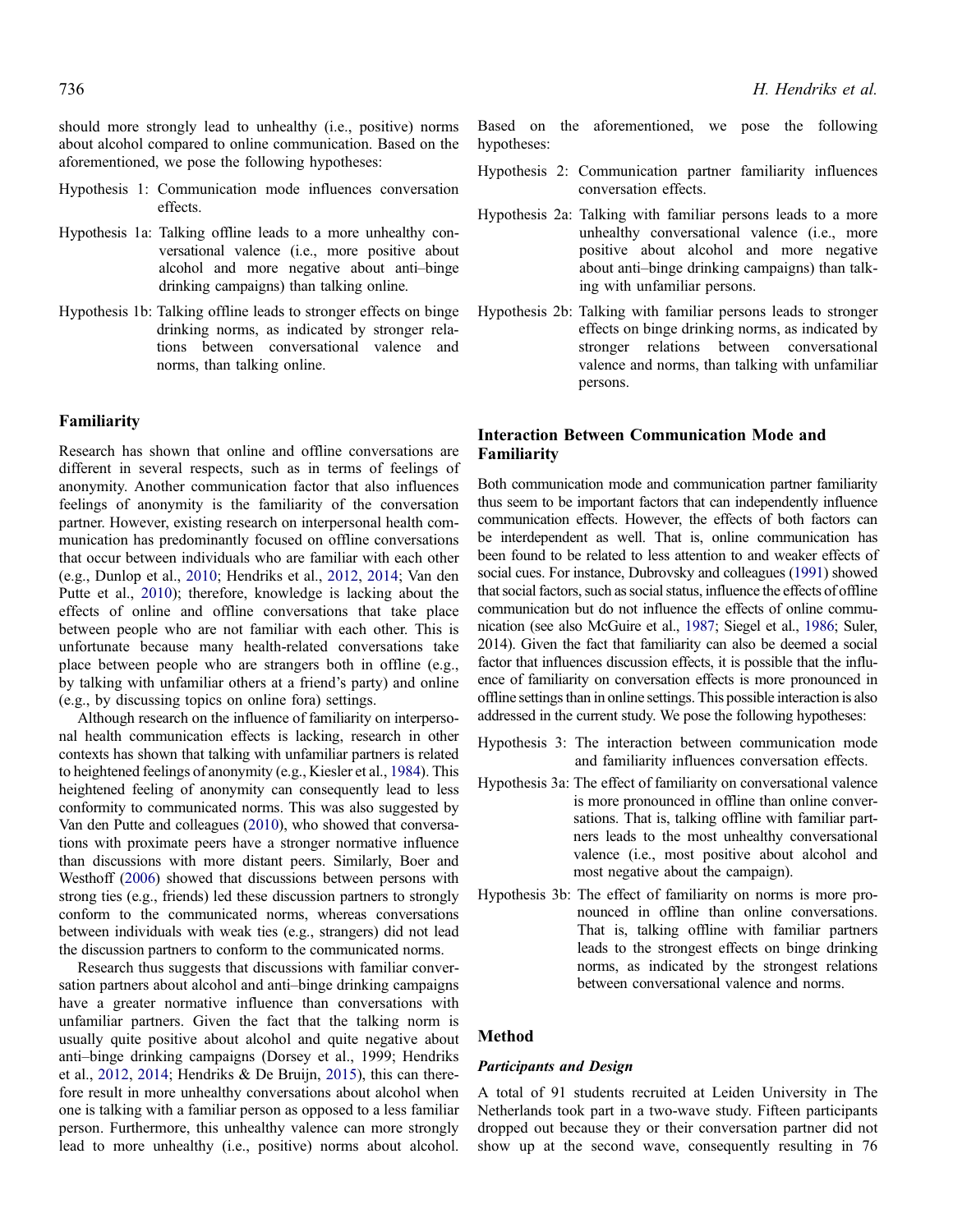participants (38 dyads) to be included in the final analyses  $(M = 20.49 \text{ years}, SD = 2.22, 64 \text{ females}, 12 \text{ males}).$ Participants were assigned to a 2 (communication mode: online vs. offline)  $\times$  2 (familiarity: familiar vs. unfamiliar) betweensubjects design that included a within-subjects element (binge drinking norms were measured twice). The dependent variables were injunctive and descriptive norms regarding binge drinking (measured at Time 1 [T1] and Time 2 [T2]), conversational valence about alcohol, and conversational valence about the anti–binge drinking campaign (measured at T2). Binge drinking was defined as consuming four or more alcoholic beverages on one occasion for women and six or more alcoholic beverages for men (i.e., in line with Dutch standards). Participants received course credits or  $64$  for their participation.

#### Procedure

Recruited participants were first assigned to the familiar and unfamiliar conditions. Those assigned to the unfamiliar conditions were asked to come to the lab individually, and those assigned to the familiar conditions were asked to bring another participant, familiar to them, to the lab. During the first wave (T1), participants filled out an online questionnaire measuring baseline binge drinking norms. Approximately 1 week later, participants arrived at the research lab. All participants first viewed an anti–binge drinking campaign video in separate cubicles. The goal of this video was to investigate how negatively or positively the participants would discuss this anti–binge drinking campaign. Next the experimenter invited all participants to talk with their conversation partner about the topic of alcohol, binge drinking, and/or the binge drinking campaign for 5 minutes and indicated that some questions would be asked afterward about this discussion. This instruction has been used in other studies (Hendriks et al., [2012,](#page-8-0) [2014](#page-8-0)) and is generally considered by participants to be logical and realistic.

Next all (familiar and unfamiliar) pairs of participants were randomly assigned to an offline or online condition. In the online conditions the participants remained in their cubicle and the experimenter opened a chat program in Facebook through which participants could chat with each other. The chat function in Facebook was used because Facebook is the most popular social networking site (Newcom Research & Consultancy, [2015](#page-8-0)). Participants in the offline conditions were brought to a different room with their conversation partner and asked to start the discussion face to face. After 5 minutes, those in the offline conditions were brought back to their individual computers and instructed to start the second questionnaire (T2). In the online conditions, after 5 minutes of conversation the experimenter closed the chat program and opened the second questionnaire. Once this questionnaire was completed, participants were thanked and rewarded for their participation.

#### Materials

#### Anti–Binge Drinking Campaign

The anti–binge drinking campaign used in the present study was previously used by Hendriks and colleagues ([2012\)](#page-8-0) and was part of the anti–binge drinking campaign "Know Your Limits" (which aired in the United Kingdom in 2009–2010). The video

shows a young woman who, before going on a night out, rips and stains her clothes, smears her makeup, and vomits in her hair. As she leaves the house a question appears on the screen: "You wouldn't start a night like this, so why end it that way?" Hendriks and colleagues [\(2012](#page-8-0)) conducted a pilot study that showed this video to be perceived as effective and capable of generating interpersonal discussion.

#### Injunctive Norms

The definition of binge drinking was provided before the measurement of injunctive and descriptive norms. Injunctive norms were measured at T1 and T2 and were calculated as the mean of three items ("Most people who are important to me would (a) appreciate it, (b) be positive towards it, (c) accept it if I would binge drink during the next two weeks") rated on 7-point scales ranging from 1 = totally disagree to 7 = totally agree ( $M_{\text{T1}}$  = 3.27, SD<sub>T1</sub> = 1.82;  $M_{\text{T2}} = 3.24$ ,  $SD_{\text{T2}} = 1.73$ ;  $\alpha_{\text{T1}} = .94$ ,  $\alpha_{\text{T2}} = .94$ ).

#### Descriptive Norms

Descriptive norms were measured at T1 and T2 and were calculated as the mean of three items rated on 7-point scales: "Most people who are important to me binge drank during the last two weeks" (1 = *never* to  $7 = often$ ), "Most people who are important to me have likely been binge drinking during the last two weeks"  $(1 = verv \text{ unlikely to } 7 = verv \text{ likely})$ , and "Most" people who are important to me have been drunk during the last two weeks" (1 = very unlikely to 7 = very likely;  $M_{\text{T1}}$  = 3.85,  $SD_{T1} = 1.73$ ;  $M_{T2} = 3.84$ ,  $SD_{T2} = 1.82$ ;  $\alpha_{T1} = .92$ ;  $\alpha_{T2} = .94$ ).

#### Conversational Valence

Conversational valence about alcohol and binge drinking was measured at T2 as the mean of three questions— "How negative or positive did you speak about the following subjects: (a) alcohol consumption, (b) binge drinking, and (c) being drunk?" rated on 7-point scales ranging from  $1 = \text{very negative}$ to 7 = very positive ( $M = 3.63$ ,  $SD = 1.24$ ,  $\alpha = .82$ ), based on Hendriks et al. [\(2012](#page-8-0), [2014](#page-8-0)). Higher scores indicated a more positive (i.e., unhealthy) perceived valence about alcohol. Conversational valence about the campaign was also measured at T2 and calculated as the mean of three items—"How negative or positive did you speak about the following subjects: (a) the effectiveness of the campaign, (b) the persuasiveness of the campaign, and (c) whether the campaign can reduce binge drinking?"—rated on 7-point scales ranging from  $1 = very nega$ tive to  $7 = \text{very positive } (M = 4.58, SD = 1.31, \alpha = .88)$ . Higher scores indicated a more positive (i.e., healthy) perceived valence about the campaign. Participants also had the option to respond "not applicable" to the conversational valence questions. Based on the number of participants who selected this option, it became apparent that fewer participants spoke about the anti– binge drinking campaign ( $n = 58$ , 76%) than about alcohol and binge drinking ( $n = 76$ , 100%).

## Results

## How Mode and Familiarity Influence Conversational Valence

Two analyses of variance were conducted to explore the influence of communication mode and familiarity on conversational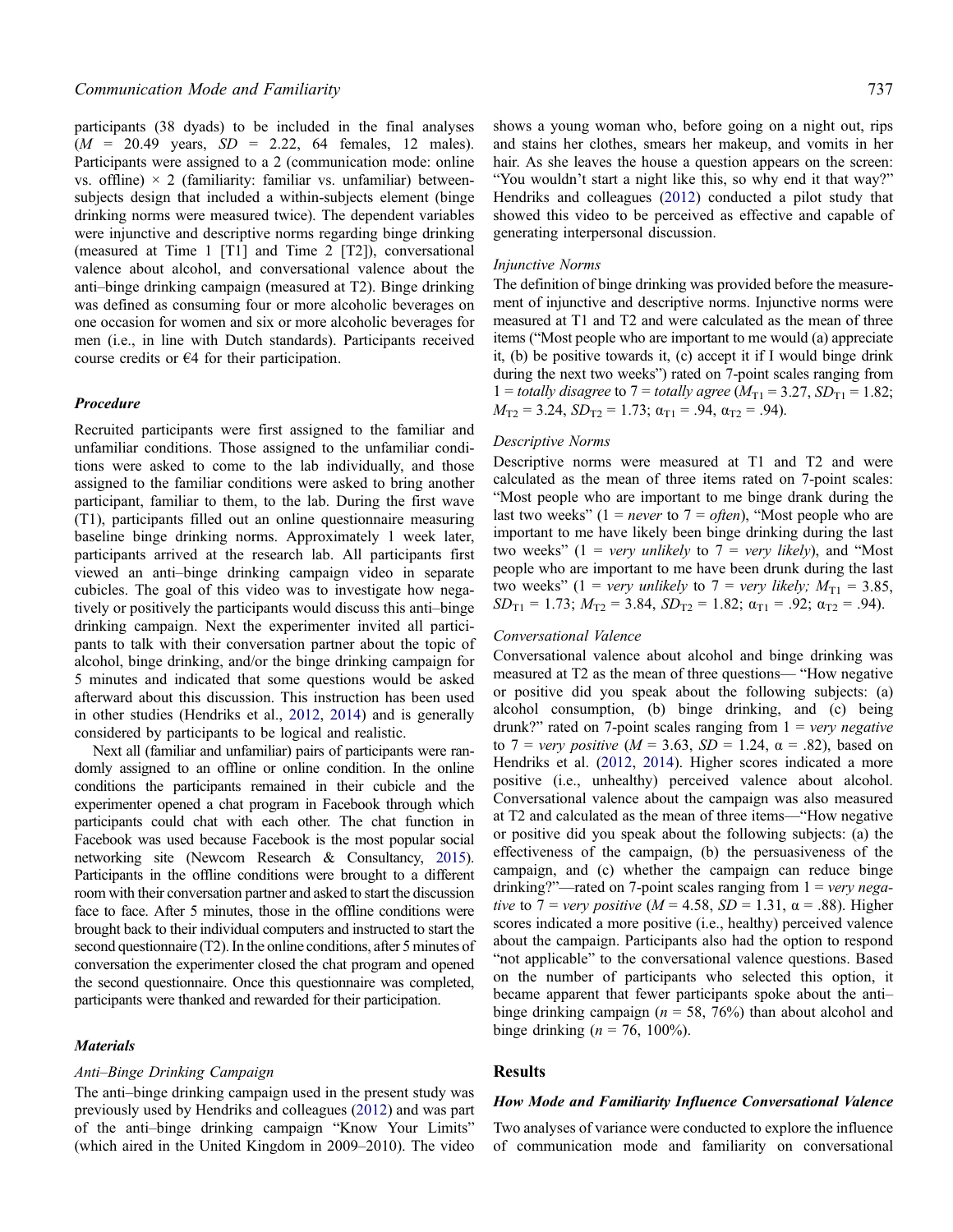Table 1. Effects of mode and familiarity on conversational valence

|                           |      | Valence about<br>alcohol ( $n = 76$ ) | Valence about<br>campaign $(n = 58)$ |      |  |
|---------------------------|------|---------------------------------------|--------------------------------------|------|--|
| Effect                    | F    | p                                     | F                                    |      |  |
| Mode                      | 0.44 | .511                                  | 1.77                                 | .189 |  |
| Familiarity               | 0.70 | .407                                  | 4.56                                 | .032 |  |
| Mode $\times$ Familiarity | 1.26 | .265                                  | 2.94                                 | .092 |  |

valence about alcohol and about the campaign (Hypothesis 1a, Hypothesis 2a, and Hypothesis 3a). The analyses revealed no significant main effects of mode or familiarity or interaction effects on conversational valence about alcohol. Furthermore, when we focused on conversational valence about the campaign, the main effect of mode on conversational valence about the campaign was not significant, thereby not supporting Hypothesis 1a (see Table 1).

However, a significant main effect of familiarity on conversational valence about the campaign was revealed,  $F(1, 54) = 4.56$ ,  $p = 0.032$ . Participants talked less positively about the campaign with a familiar partner ( $M = 4.18$ ,  $SD = 1.47$ ) and talked more positively about the campaign with an unfamiliar partner  $(M = 4.92, SD = 1.06)$ , thereby supporting Hypothesis 2a. Furthermore, a marginally significant interaction effect of Mode  $\times$  Familiarity on conversational valence about the campaign was found,  $F(1, 54) = 2.94$ ,  $p = .092$ . The effects of

Table 2. Mean scores for conversational valence about the campaign across the conditions

|                                                  |                                        | Valence about campaign                               |                              |  |
|--------------------------------------------------|----------------------------------------|------------------------------------------------------|------------------------------|--|
| Familiarity condition Mode condition             |                                        | M                                                    | SD                           |  |
| Unfamiliar<br>Unfamiliar<br>Familiar<br>Familiar | Offline<br>Online<br>Offline<br>Online | $5.37^{a}$<br>$4.38^{b}$<br>$4.12^{b}$<br>$4.24^{b}$ | 0.79<br>1.12<br>1.49<br>1.50 |  |

*Note.* Different superscript letters indicate significant differences (at  $p < .05$ ) across conditions. The lowest possible valence (i.e., 1) indicates a very negative valence about the campaign, whereas the highest possible valence score (i.e., 7) indicates a very positive valence about the campaign.

familiarity on conversational valence depended on communication mode. That is, the aforementioned effect of familiarity tended to be more pronounced in the offline conditions than in the online conditions, thereby providing tentative support for Hypothesis 3a. Familiar participants in the offline setting engaged in the most unhealthy conversational valence (i.e., spoke most negatively about the campaign;  $M = 4.12$ ,  $SD = 1.49$ ), whereas unfamiliar participants in the offline setting engaged in the most healthy conversational valence (i.e., spoke most positively about the campaign;  $M = 5.37$ ,  $SD = 0.79$ ; see also Table 2).

## How Mode and Familiarity Influence the Effects of Conversational Valence on Norms

To investigate whether the relationship between conversational valence (about alcohol and about the campaign) and binge drinking norms differed significantly across mode and familiarity conditions (Hypothesis 1b, Hypothesis 2b, and Hypothesis 3b), we conducted repeated measures analyses of variance with mode (offline vs. online), familiarity (unfamiliar vs. familiar), and conversational valence about alcohol (covariate) as independent variables and binge drinking injunctive and descriptive norms entered separately as within-subjects dependent variables (measured at T1 and T2). Similar analyses were conducted using conversational valence about the campaign as a covariate. The analyses revealed no significant two-way or three-way interaction effects between mode, familiarity, and conversational valence about alcohol (all  $Fs \leq 1.50$ , all  $ps \geq .223$ ; see Table 3). This indicated that the relationship between conversational valence about alcohol and binge drinking norms was not significantly different across the four conditions, thereby partly contradicting Hypothesis 1b, Hypothesis 2b, and Hypothesis 3b.

However, the analyses did reveal a significant two-way interaction effect between familiarity and conversational valence about the campaign on descriptive norms, thereby supporting Hypothesis 2b,  $F(1, 53) = 5.89$ ,  $p = 0.019$ . Moreover, the threeway interaction between mode, familiarity, and conversational valence about the campaign on descriptive norms was significant,  $F(1, 51) = 5.92$ ,  $p = 0.002$ . This indicated that the relationship between conversational valence about the campaign and descriptive norms was different across the four conditions, thereby supporting Hypothesis 3b.

The aforementioned analyses showed that the relationship between conversational valence about the campaign and descriptive norms differed significantly across conditions. To shed more

Table 3. Interaction effects between mode, familiarity, and valence on binge drinking norms

|                                                                                                     |                      | Valence about alcohol |                      |                      | Valence about campaign |                      |                      |                      |
|-----------------------------------------------------------------------------------------------------|----------------------|-----------------------|----------------------|----------------------|------------------------|----------------------|----------------------|----------------------|
|                                                                                                     |                      | I. norm               |                      | D. norm              |                        | 1. norm              |                      | D. norm              |
| Interaction effect                                                                                  | F                    | n                     |                      | D                    |                        |                      |                      | n                    |
| Mode $\times$ Valence<br>Familiarity $\times$ Valence<br>Mode $\times$ Familiarity $\times$ Valence | 0.03<br>0.15<br>0.70 | .858<br>.700<br>.553  | 0.09<br>0.13<br>1.50 | .763<br>.723<br>.223 | 0.07<br>0.82<br>0.65   | .794<br>.370<br>.585 | 0.73<br>5.89<br>5.92 | .397<br>.019<br>.002 |

*Note.* I. norm  $=$  injunctive norms; D. norm  $=$  descriptive norms.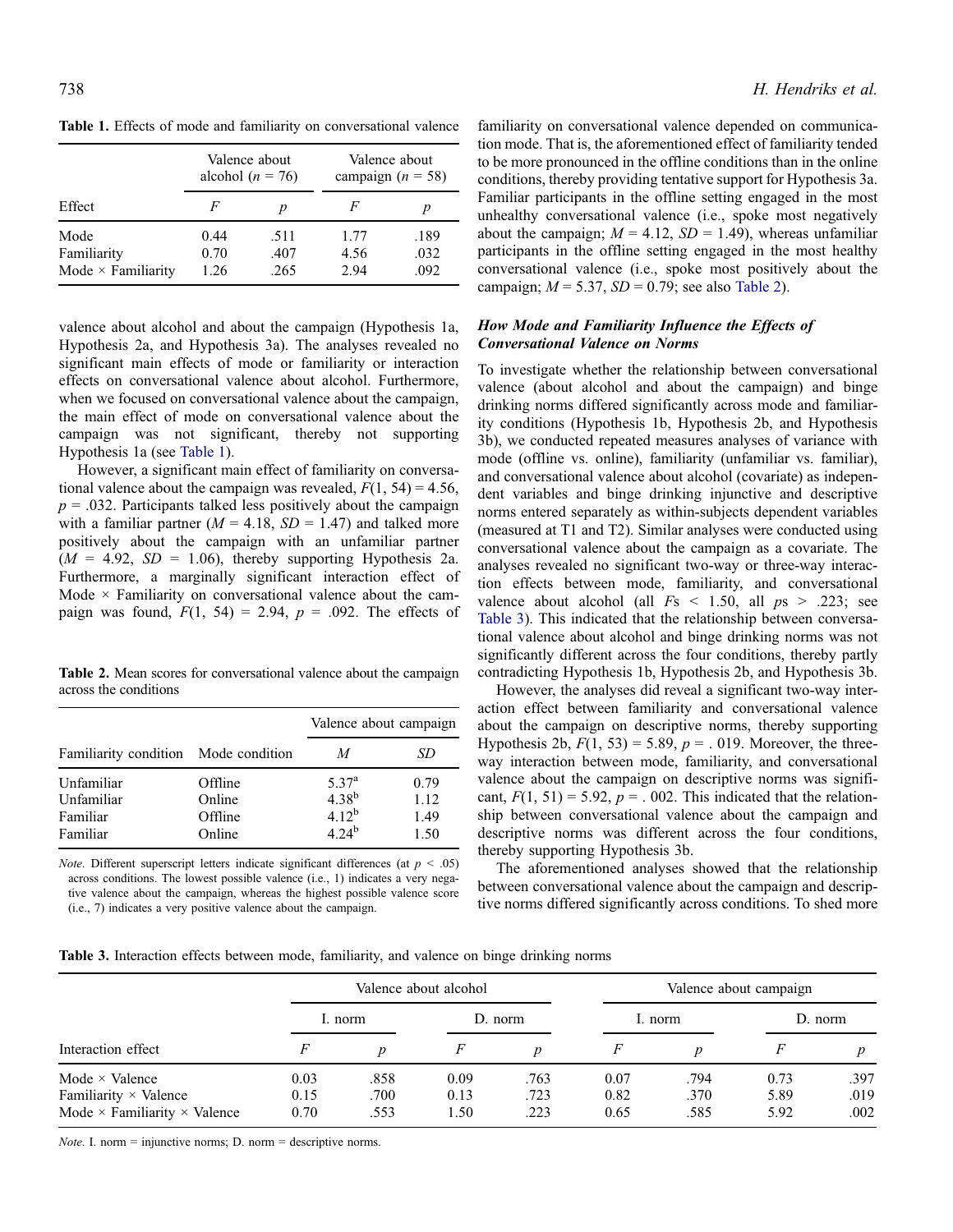Table 4. Relationships between valence about the campaign and descriptive norms across the four conditions

| Familiarity | Mode    | В       | SЕ   | B      | p    |
|-------------|---------|---------|------|--------|------|
| Unfamiliar  | Offline | $-0.79$ | 0.22 | $-.40$ | .003 |
| Unfamiliar  | Online  | $-0.01$ | 0.23 | $-.01$ | .971 |
| Familiar    | Offline | 0.38    | 0.23 | .34    | .129 |
| Familiar    | Online  | 0.10    | 0.27 | .09    | .712 |

light on exactly how these relationships (i.e., in terms of strength and direction) differed across conditions, we conducted subsequent regression analyses separately within each condition with valence about the campaign as a predictor and descriptive norms at T2 as the dependent variable (controlling for descriptive norms at T1). As can be seen in Table 4, there was only a significant negative relationship between valence about the campaign and descriptive norms in the unfamiliar offline condition ( $\beta$  = -.40,  $p$  = .003). Talking in a healthy valence (i.e., positively about the binge drinking campaign) in an offline setting with an unfamiliar partner led to more healthy (i.e., negative) descriptive norms toward binge drinking, whereas talking offline with a familiar partner seemed unrelated to descriptive norms or even to lead to more unhealthy (i.e., positive) descriptive norms.

### **Discussion**

The goal of the present study was to investigate the effects of communication mode (online vs. offline communication) and communication partner familiarity (unfamiliar vs. familiar conversation partner) on conversational valence and binge drinking norms. The results illustrate three main findings. First, communication mode does not influence conversational valence or the relationship between valence and binge drinking norms. Second, in contrast, familiarity does influence discussion effects, as indicated by more positive discussions between unfamiliar persons about the campaign, which lead more strongly to healthy binge drinking norms. Third, the effects of familiarity are especially visible in offline settings.

The first main finding, that communication mode does not influence conversational valence or the relationship between valence and binge drinking norms, is not in line with Hypothesis 1 or with literature that emphasizes the differences in effects between these two modes of communication (e.g., Dubrovsky et al., [1991;](#page-8-0) Suler, [2004;](#page-8-0) Valkenburg & Peter, [2011](#page-8-0)). Although most studies have emphasized that offline discussions lead to stronger conformity to communicated norms than online discussions (e.g., Adrianson & Hjelmquist, [1991](#page-7-0); Baek et al., [2012;](#page-7-0) Lipinski-Harten & Tafarodi, [2012;](#page-8-0) McGuire et al., [1987;](#page-8-0) Okdie et al., [2011](#page-8-0); Smilowitz et al., [1988](#page-8-0)), some conflicting evidence has shown that online communication leads to stronger effects than offline communication (e.g., Siegel et al., [1986\)](#page-8-0). In contrast, however, our findings suggest that the mode of communication itself does not lead to changes in the valence of discussions or to changes in the relationship between valence and binge drinking norms. One explanation for these discrepant findings may be that many of the previously mentioned studies

were based on a different (i.e., less recent) online environment (e.g., McGuire et al., [1987;](#page-8-0) Siegel et al., [1986;](#page-8-0) Smilowitz et al., [1988\)](#page-8-0) than the online chat environment that was used in the current study. Moreover, our topic of discussion (i.e., alcohol consumption and anti–binge drinking campaigns) was different from the topics investigated in previous studies (e.g., political ideas). Because attitudes toward certain topics can be more strongly formed and less easily changeable than attitudes toward other topics (Eagly & Chaiken, [1995](#page-8-0)), these differences in topics may have resulted in varying online and offline discussion effects. It is important that future research investigates different communication settings and focuses on different health topics, particularly considering the specific context in which this study was conducted.

It is important to note, however, that the results of the current study indicate that this lack of effect of communication mode is not the whole story. When another conversational factor (i.e., familiarity) was taken into account, it was shown that communication mode was important for both conversational valence and the relationship between valence and norms. This finding can potentially provide insight into previous conflicting research findings. Because previous studies did not manipulate, or take into account, the familiarity of conversation partners, this could have led to an under- or overrepresentation of the effects of communication mode. Thus, future research should take additional communication factors, such as familiarity, into account when investigating the effects of communication mode.

Our second main finding is that familiarity influences both conversational valence about the campaign and the relationship between valence and binge drinking norms, thereby supporting Hypothesis 2. This is in line with previous studies indicating that interpersonal influence depends on the familiarity of conversation partners (e.g., Gefen, [2000;](#page-8-0) Kiesler et al., [1984;](#page-8-0) Morton, [1978;](#page-8-0) Real & Rimal, [2007\)](#page-8-0). Importantly, our results reveal more healthy conversations about the anti–binge drinking campaign between unfamiliar partners and more unhealthy conversations between familiar partners. We argue that this finding can be explained by greater feelings of anonymity in conversations with an unfamiliar conversation partner, leading to less attention to social cues, consequently resulting in less normative influence of the conversation partner. Given the fact that the talking norm about alcohol among students has been shown to be quite positive about alcohol and quite negative about anti–binge drinking campaigns (Dorsey et al., [1999](#page-7-0); Hendriks et al., [2012,](#page-8-0) [2014;](#page-8-0) Hendriks & De Bruijn, [2015\)](#page-8-0), this results in relatively more healthy conversations between unfamiliar conversation partners than between familiar conversation partners.

Although the finding that the influence of conversational valence depends on the familiarity of the conversation partner is in line with our expectations, the result that the strongest and most significant relationship between conversational valence about the campaign and norms is found in the (offline) unfamiliar condition is not. A potential explanation for this unexpected finding may be that whereas familiar conversation partners may have knowledge regarding each other's binge drinking behaviors and their degree of acceptance of binge drinking, unfamiliar conversation partners do not have this information before engaging in the discussion, consequently resulting in a discussion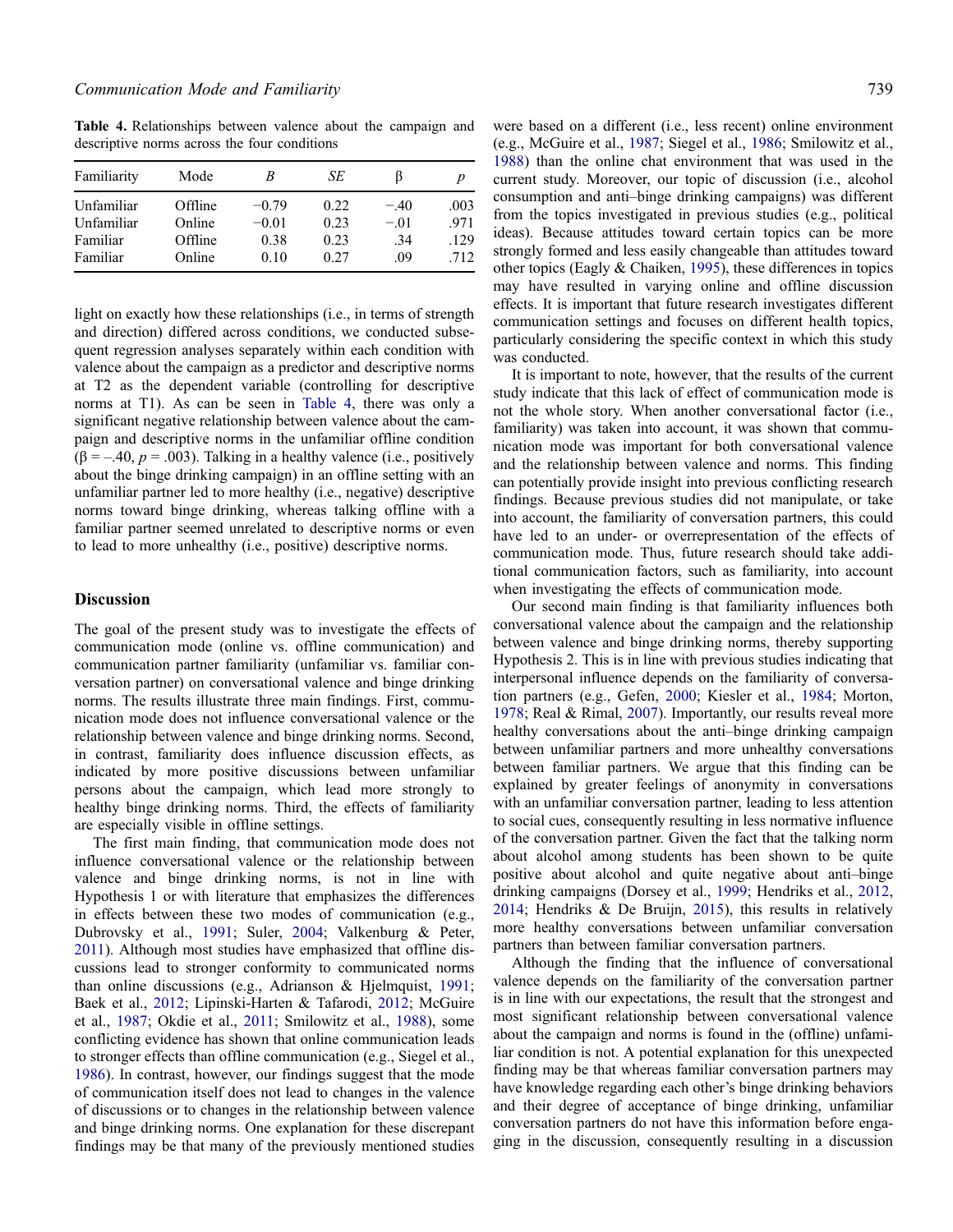<span id="page-7-0"></span>that provides more new information. This new information can consequently have a stronger influence on changes in norms, thereby potentially leading to stronger discussion effects between unfamiliar communicators.

The third main finding is that the influence of communication mode and familiarity on discussion effects appears to be interdependent. The results suggest that the effects of familiarity depend on communication mode; that is, the effects of familiarity are especially visible in offline settings, thereby confirming Hypothesis 3. This is in line with evidence that there is a weaker effect of social cues, such as familiarity, in online compared to in offline communication (e.g., Dubrovsky et al., [1991](#page-8-0); McGuire et al., [1987](#page-8-0); Siegel et al., [1986](#page-8-0)). The interaction between communication mode and familiarity, as shown by this study, highlights the need for future research to not only study the effects of communication factors independently but also focus on the interplay between communication factors.

It is interesting that the offline unfamiliar condition especially led to the most healthy conversational valence (i.e., positive about the campaign), and that this healthy valence most strongly led to healthy (i.e., negative) binge drinking norms. Thus, it is not necessarily the case that offline conversations with familiar others stimulate unhealthy conversations and norms, but it appears that offline conversations with unfamiliar others especially lead to more healthy conversations and norms. This has important implications for health promotion attempts and is particularly important for the issue of binge drinking given its prevalence and the myriad of related negative consequences (Hughes et al., [2008](#page-8-0); Naimi et al., [2003](#page-8-0); Wechsler et al., [2002](#page-9-0)). The findings suggest that health promotion attempts should stimulate offline conversations between unfamiliar people. A potential implementation can be to organize discussion groups in which unfamiliar participants discuss anti–binge drinking campaigns with each other. These conversations will likely have a healthy conversational valence and result in healthier binge drinking norms.

#### Limitations and Future Research Suggestions

Although our study yields interesting new insights into the effects of communication mode and familiarity on conversation effects, some limitations should be noted with regard to the present research. First, although we took conversational valence into account, we did not code the specific content of the conversations. It is possible that the conversations in our study not only differed across conditions in terms of valence but also differed in the discussed topics. That is, due to the fact that familiarity increases self-disclosure (Morton, [1978](#page-8-0)), it is possible that in conversations with strangers, discussants may have talked less about their own experiences and more about the experiences of others. This might explain why conversations with unfamiliar discussants had the strongest influence on descriptive norms regarding people who were important to the discussants, because the discussants may have focused especially on the experiences of these important others. However, because this explanation is still speculative, more research is needed in which conversations are coded for specific alcohol-related content.

Second, our study focused on the rigid distinction between familiar and unfamiliar conversation partners in order to get a clear picture of the effects of familiarity on discussion effects. However, familiarity can also be seen as a continuous, instead of a strictly dichotomous, variable. That is, whereas some people (e.g., colleagues) are merely acquainted with each other and only know a few descriptive things about each other, others (e.g., friends) may have known each other since they were children and are privy to detailed personal information. Thus, although the present study reveals new insights into the role of familiarity for discussion effects, more research is needed on how varying levels of familiarity influence offline and online conversation effects.

## Conclusion

To conclude, this study shows that although communication mode does not influence conversational valence or binge drinking norms, familiarity does influence discussion effects. Moreover, the influence of familiarity depends on communication mode given the fact that the effects of familiarity are especially visible in offline settings. Future researchers should further investigate the influence of the interplay between these communication factors on discussion effects. Our findings suggest that health promotion attempts might benefit from eliciting conversations between unfamiliar persons about anti–binge drinking campaigns because these discussions tend to be positive about anti–binge drinking campaigns and result in healthy binge drinking norms.

## Acknowledgment

We would like to thank Tom Visser for his efforts in the data collection process.

### References

- Adrianson, L., & Hjelmquist, E. (1991). Group processes in face-to-face and computer-mediated communication. Behaviour & Information Technology, 10, 281–296. doi:[10.1080/01449299108924290](http://dx.doi.org/10.1080/01449299108924290)
- Asch, S. E. (1955). Opinions and social pressure. Scientific American, 193, 31–35. doi:[10.1038/scientificamerican1155-31](http://dx.doi.org/10.1038/scientificamerican1155-31)
- Baek, Y. M., Wojcieszak, M., & Carpini, M. X. D. (2012). Online versus face-to-face deliberation: Who? Why? What? With what effects? New Media & Society, 14, 363–383. doi:[10.1177/1461444811413191](http://dx.doi.org/10.1177/1461444811413191)
- Boer, H., & Westhoff, Y. (2006). The role of positive and negative signaling communication by strong and weak ties in the shaping of safe sex subjective norms of adolescents in South Africa. Communication Theory, 16, 75–90. doi:[10.1111/comt.2006.16.issue-1](http://dx.doi.org/10.1111/comt.2006.16.issue-1)
- Borsari, B., & Carey, K. B. (2003). Descriptive and injunctive norms in college drinking: A meta-analytic integration. Journal of Studies on Alcohol, 64, 331–341. doi:[10.15288/jsa.2003.64.331](http://dx.doi.org/10.15288/jsa.2003.64.331)
- Cialdini, R. B., Reno, R. R., & Kallgren, C. A. (1990). A focus theory of normative conduct: Recycling the concept of norms to reduce littering in public places. Journal of Personality and Social Psychology, 58, 1015–1026. doi:[10.1037/0022-3514.58.6.1015](http://dx.doi.org/10.1037/0022-3514.58.6.1015)
- Dorsey, A. M., Scherer, C. W., & Real, K. (1999). The college tradition of "drink 'til you drop": The relationship between students' social networks and engaging in risky behaviors. Health Communication, 11, 313–334. doi:[10.1207/S15327027HC1104\\_1](http://dx.doi.org/10.1207/S15327027HC1104%5F1)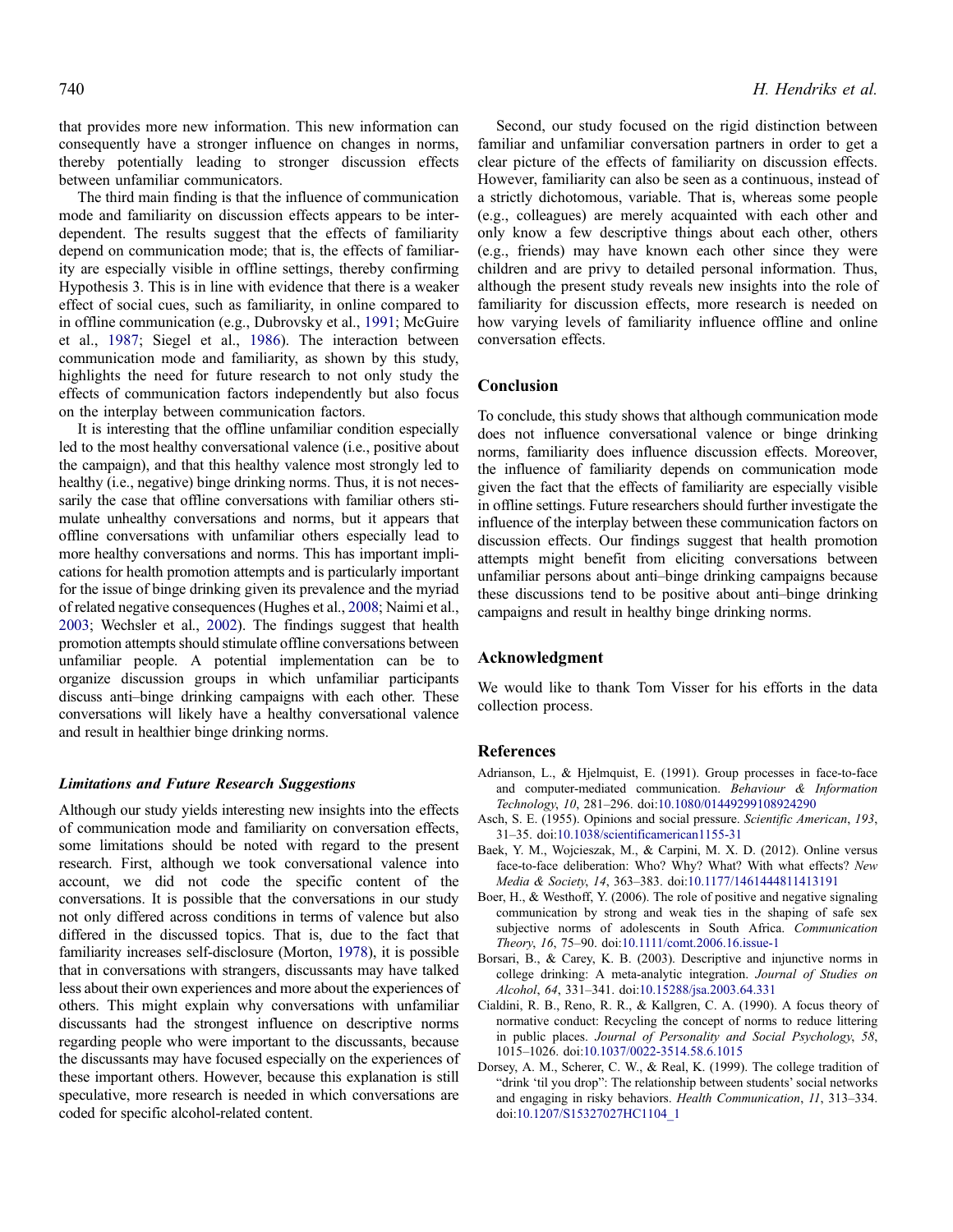- <span id="page-8-0"></span>Dubrovsky, V. J., Kiesler, S., & Sethna, B. N. (1991). The equalization phenomenon: Status effects in computer-mediated and face-to-face decision-making groups. Human-Computer Interaction, 6, 119–146. doi:[10.1207/s15327051hci0602\\_2](http://dx.doi.org/10.1207/s15327051hci0602%5F2)
- Dunlop, S. M., Kashima, Y., & Wakefield, M. (2010). Predictors and consequences of conversations about health promoting media messages. Communication Monographs, 77, 518–539. doi:[10.1080/](http://dx.doi.org/10.1080/03637751.2010.502537) [03637751.2010.502537](http://dx.doi.org/10.1080/03637751.2010.502537)
- Eagly, A. H., & Chaiken, S. (1995). Attitude strength, attitude structure, and resistance to change. In R. E. Petty & J. A. Krosnick (Eds.), Attitude strength: Antecedents and consequences (pp. 413–432). Mahwah, NJ: Erlbaum.
- Frank, L. B., Chatterjee, J. S., Chaudhuri, S., Lapsansky, C., Bhanot, A., & Murphy, S. T. (2012). Conversation and compliance: Role of interpersonal discussion and social norms in public communication campaigns. Journal of Health Communication, 17, 1050–1067. doi:[10.1080/](http://dx.doi.org/10.1080/10810730.2012.665426) [10810730.2012.665426](http://dx.doi.org/10.1080/10810730.2012.665426)
- Gefen, D. (2000). E-commerce: The role of familiarity and trust. Omega, 28, 725–737. doi:[10.1016/S0305-0483\(00\)00021-9](http://dx.doi.org/10.1016/S0305-0483(00)00021-9)
- Grant, B. F., & Dawson, D. A. (1997). Age at onset of alcohol use and its association with DSM-IV alcohol abuse and dependence: Results from the National Longitudinal Alcohol Epidemiologic Survey. Journal of Substance Abuse, 9, 103–110. doi:[10.1016/S0899-3289](http://dx.doi.org/10.1016/S0899-3289(97)90009-2) [\(97\)90009-2](http://dx.doi.org/10.1016/S0899-3289(97)90009-2)
- Hafstad, A., & Aarø, L. E. (1997). Activating interpersonal influence through provocative appeals: Evaluation of a mass media-based antismoking campaign targeting adolescents. Health Communication, 9, 253–272.
- Hendriks, H., & De Bruijn, G.-J. (2015). What do Dutch college students talk about when they talk about alcohol? Health Behavior and Policy Review, 2, 232–242. doi:[10.14485/HBPR.2.3.8](http://dx.doi.org/10.14485/HBPR.2.3.8)
- Hendriks, H., De Bruijn, G.-J., & Van Den Putte, B. (2012). Talking about alcohol consumption: Health campaigns, conversational valence, and binge drinking intentions. British Journal of Health Psychology, 17, 843–853. doi:[10.1111/bjhp.2012.17.issue-4](http://dx.doi.org/10.1111/bjhp.2012.17.issue-4)
- Hendriks, H., Van Den Putte, B., & De Bruijn, G.-J. (2014). Changing the conversation: The influence of emotions on conversational valence and alcohol consumption. Prevention Science, 15, 684–693. doi:[10.1007/](http://dx.doi.org/10.1007/s11121-013-0418-2) [s11121-013-0418-2](http://dx.doi.org/10.1007/s11121-013-0418-2)
- Hughes, K., Anderson, Z., Morleo, M., & Bellis, M. A. (2008). Alcohol, nightlife and violence: The relative contributions of drinking before and during nights out to negative health and criminal justice outcomes. Addiction, 103, 60–65. doi:[10.1111/add.2007.103.](http://dx.doi.org/10.1111/add.2007.103.issue-1) [issue-1](http://dx.doi.org/10.1111/add.2007.103.issue-1)
- Jeong, M., Tan, A. S., Brennan, E., Gibson, L., & Hornik, R. C. (2015). Talking about quitting: Interpersonal communication as a mediator of campaign effects on smokers' quit behaviors. Journal of Health Communication, 20, 1196–1205. doi:[10.1080/](http://dx.doi.org/10.1080/10810730.2015.1018620) [10810730.2015.1018620](http://dx.doi.org/10.1080/10810730.2015.1018620)
- Kiesler, S., Siegel, J., & McGuire, T. W. (1984). Social psychological aspects of computer-mediated communication. American Psychologist, 39, 1123–1134. doi:[10.1037/0003-066X.39.10.1123](http://dx.doi.org/10.1037/0003-066X.39.10.1123)
- Kincaid, D. L. (2004). From innovation to social norm: Bounded normative influence. Journal of Health Communication, 9, 37–57. doi:[10.1080/](http://dx.doi.org/10.1080/10810730490271511) [10810730490271511](http://dx.doi.org/10.1080/10810730490271511)
- Kypri, K., Cronin, M., & Wright, C. S. (2005). Do university students drink more hazardously than their non-student peers? Addiction, 100, 713–714. doi:[10.1111/add.2005.100.issue-5](http://dx.doi.org/10.1111/add.2005.100.issue-5)
- Lapinski, M. K., & Rimal, R. N. (2005). An explication of social norms. Communication Theory, 15, 127–147. doi:[10.1111/comt.2005.15.issue-2](http://dx.doi.org/10.1111/comt.2005.15.issue-2)
- Lenhart, A. (2015). Teens, social media and technology overview 2015. Washington, DC: Pew Internet and American Life Project.
- Li, G., Keyl, P. M., Smith, G. S., & Baker, S. P. (1997). Alcohol and injury severity: Reappraisal of the continuing controversy. Journal of Trauma, 42, 562–569. doi:[10.1097/00005373-199703000-00032](http://dx.doi.org/10.1097/00005373-199703000-00032)
- Lipinski-Harten, M., & Tafarodi, R. W. (2012). A comparison of conversational quality in online and face-to-face first encounters. Journal of Language and Social Psychology, 31, 331–341. doi:[10.1177/](http://dx.doi.org/10.1177/0261927X12446601) [0261927X12446601](http://dx.doi.org/10.1177/0261927X12446601)
- McGuire, T. W., Kiesler, S., & Siegel, J. (1987). Group and computermediated discussion effects in risk decision making. Journal of Personality and Social Psychology, 52, 917–930. doi:[10.1037/](http://dx.doi.org/10.1037/0022-3514.52.5.917) [0022-3514.52.5.917](http://dx.doi.org/10.1037/0022-3514.52.5.917)
- McKenna, K. Y. A. (2007). Through the Internet looking glass: Expressing and validating the true self. In A. N. Joinson, K. Y. A. McKenna, T. Postmes, & U.-D. Reips (Eds.), Oxford handbook of Internet psychology (pp. 205–221). Oxford, United Kingdom: Oxford University Press.
- Moreno, M. A., Briner, L. R., Williams, A., Brockman, L., Walker, L., & Christakis, D. A. (2010). A content analysis of displayed alcohol references on a social networking Web site. Journal of Adolescent Health, 47, 168–175. doi:[10.1016/j.jadohealth.2010.01.001](http://dx.doi.org/10.1016/j.jadohealth.2010.01.001)
- Morton, T. L. (1978). Intimacy and reciprocity of exchange: A comparison of spouses and strangers. Journal of Personality and Social Psychology, 36, 72–81. doi:[10.1037/0022-3514.36.1.72](http://dx.doi.org/10.1037/0022-3514.36.1.72)
- Naimi, T. S., Brewer, R. D., Mokdad, A., Denny, C., Serdula, M. K., & Marks, J. S. (2003). Binge drinking among US adults. Journal of the American Medical Association, 289, 70–75.
- Newcom Research & Consultancy. (2015). Nationale Sociale Media Onderzoek - Jongeren 2015. Retrieved from [http://www.newcom.nl/](http://www.newcom.nl/publicatie/69/31/Nationale-Social-Media-Onderzoek-2015-jongeren) [publicatie/69/31/Nationale-Social-Media-Onderzoek-2015-jongeren](http://www.newcom.nl/publicatie/69/31/Nationale-Social-Media-Onderzoek-2015-jongeren)
- O'Malley, P. M., & Johnston, L. D. (2002). Epidemiology of alcohol and other drug use among American college students. Journal of Studies on Alcohol, 14, 23–39. doi:[10.15288/jsas.2002.s14.23](http://dx.doi.org/10.15288/jsas.2002.s14.23)
- Okdie, B. M., Guadagno, R. E., Bernieri, F. J., Geers, A. L., & Mclarney-Vesotski, A. R. (2011). Getting to know you: Face-to-face versus online interactions. Computers in Human Behavior, 27, 153–159. doi:[10.1016/](http://dx.doi.org/10.1016/j.chb.2010.07.017) [j.chb.2010.07.017](http://dx.doi.org/10.1016/j.chb.2010.07.017)
- Perkins, H. W. (2002). Surveying the damage: A review of research on consequences of alcohol misuse in college populations. Journal of Studies on Alcohol, 14, 91–100. doi:[10.15288/jsas.2002.s14.91](http://dx.doi.org/10.15288/jsas.2002.s14.91)
- Real, K., & Rimal, R. N. (2007). Friends talk to friends about drinking: Exploring the role of peer communication in the theory of normative social behavior. Health Communication, 22, 169–180. doi:[10.1080/](http://dx.doi.org/10.1080/10410230701454254) [10410230701454254](http://dx.doi.org/10.1080/10410230701454254)
- Sassenberg, K., & Boos, M. (2003). Attitude change in computer-mediated communication: Effects of anonymity and category norms. Group Processes & Intergroup Relations, 6, 405–422. doi:[10.1177/](http://dx.doi.org/10.1177/13684302030064006) [13684302030064006](http://dx.doi.org/10.1177/13684302030064006)
- Siegel, J., Dubrovsky, V., Kiesler, S., & McGuire, T. W. (1986). Group processes in computer-mediated communication. Organizational Behavior and Human Decision Processes, 37, 157–186. doi:[10.1016/](http://dx.doi.org/10.1016/0749-5978(86)90050-6) [0749-5978\(86\)90050-6](http://dx.doi.org/10.1016/0749-5978(86)90050-6)
- Smilowitz, M., Compton, C. D., & Flint, L. (1988). The effect of computer mediated communication on an individual's judgement: A study based on the methods of Asch's social influence experiment. Computers in Human Behavior, 4, 311–321. doi:[10.1016/0747-5632\(88\)90003-9](http://dx.doi.org/10.1016/0747-5632(88)90003-9)
- Suler, J. (2004). The online disinhibition effect. Cyberpsychology & Behavior, 7, 321–326. doi:[10.1089/1094931041291295](http://dx.doi.org/10.1089/1094931041291295)
- Thayer, S. E., & Ray, S. (2006). Online communication preferences across age, gender, and duration of Internet use. Cyber Psychology & Behavior, 9, 432–440. doi:[10.1089/cpb.2006.9.432](http://dx.doi.org/10.1089/cpb.2006.9.432)
- Valkenburg, P. M., & Peter, J. (2011). Online communication among adolescents: An integrated model on its attraction, opportunities, and risks. Journal of Adolescent Health, 48, 121–127. doi:[10.1016/j.](http://dx.doi.org/10.1016/j.jadohealth.2010.08.020) [jadohealth.2010.08.020](http://dx.doi.org/10.1016/j.jadohealth.2010.08.020)
- Van den Putte, B., Monshouwer, K., De Bruijn, G.-J., & Swart, B. (2010, June). Effect of health campaigns and interpersonal communication on cannabis use: The role of evaluative tone. Paper presented at the annual meeting of the International Communication Association, Suntec City, Singapore.